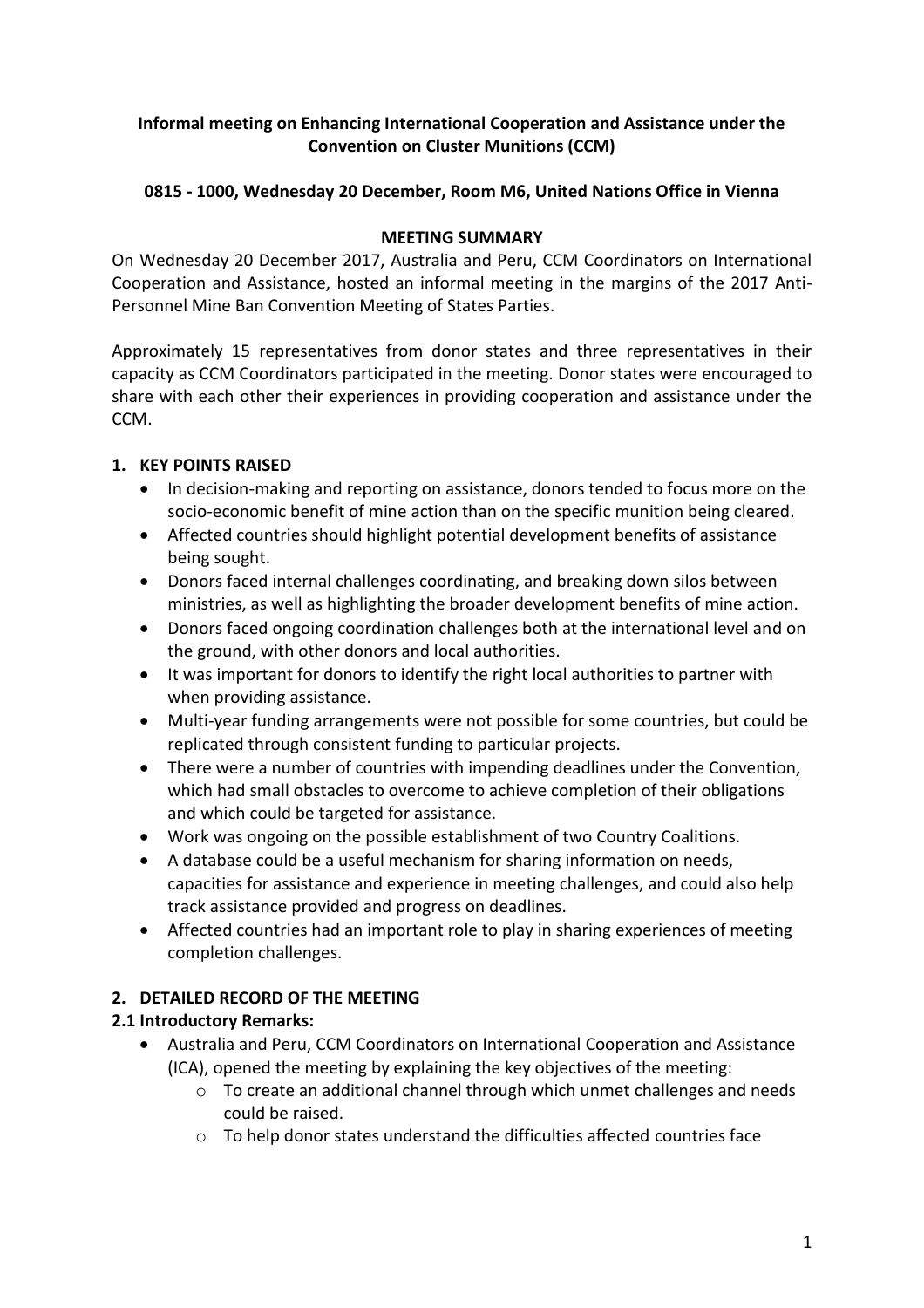- $\circ$  To provide the foundations for the establishment of enhanced partnerships under the Convention, such as Country Coalitions as proposed by the German Presidency
- $\circ$  To allow donor states to provide guidance to the Coordinators on ICA on how best to take forward their work
- Australia and Peru noted that the Co-Coordinators had held two informal meetings over the last year. At both meetings, affected and donor states participated. Following comments from those sessions, three meetings would be held in 2017-18: one with donor states, one with affected states and one with donor and affected states together. This meeting, with donor states only, was the second of the new three meeting cycle.
- The Coordinators explained that previous meetings had concluded that:
	- o Lack of funding, technical expertise and resources were major obstacles to meeting obligations;
	- o Lack of national ownership and political will to implement obligations were also key barriers to meeting obligations;
	- $\circ$  Donors/partners could assist with building capacity of national mine action authorities and local NGOs;
	- o Donors/partners required the provision as much detail as possible on the status of implementation of convention obligations, specific hurdles to meeting deadlines and what assistance was required;
	- o Key channels of communications included: direct bilateral contact, meetings on the margins of multilateral meetings, NGOs and Article 7 reports;
	- o There was a need for better coordination amongst donors to ensure all states in need of assistance receive support;
	- o It would be useful for the Coordinators meeting separately with States in need of assistance and donor/partner States before holding joint meetings.
	- o There was broad support for the Country Coalition approach.
- The Coordinators noted that they thought the informal ICA meetings last year were effective because they led to the establishment of at least one new partnership.
- The Coordinators outlined how, on 24 November 2017, they held the first meeting of the new cycle. At this meeting, only affected states attended. In light of that meeting, the Coordinators hoped that this meeting would:
	- o Provide donors and partner countries the opportunity to share priorities over the provision of assistance
	- o Provide donor and partner countries the opportunity to respond to the key issues raised by affected states
	- o Provide a baseline for the establishment of partnerships between affected and partner states
	- o Further strengthen the Country Coalition approach

# **2.2 Overview of Current status of Cooperation and Assistance Needs**

- Sheila Mweemba, Director of the CCM Implementation Support Unit (ISU), provided the following update on the overall status of reporting:
	- o 82% of Article VII reports for 2016 had been received so far. The ISU was still awaiting the receipt of 18 reports.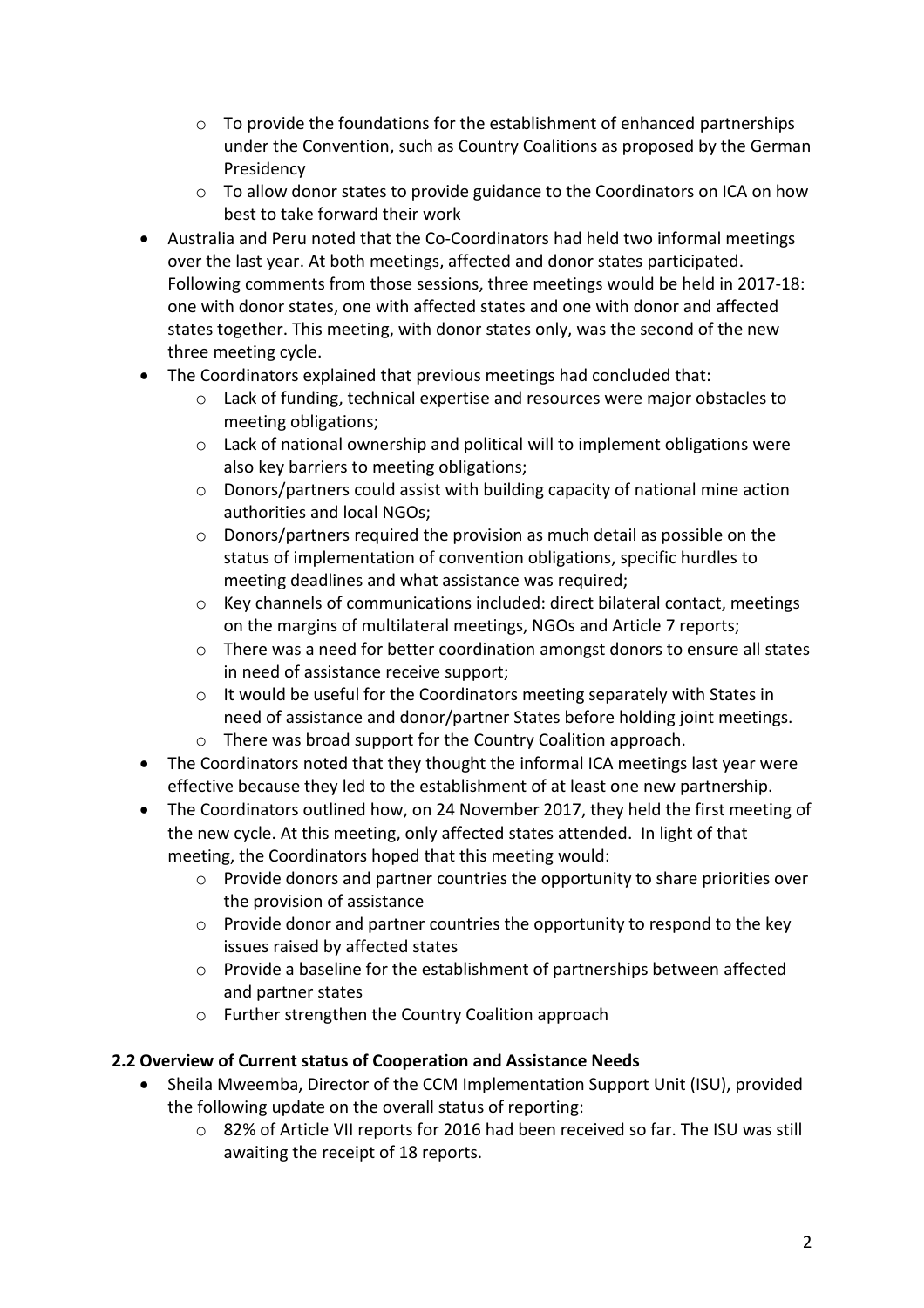- o There had been an increase in the number of states requesting assistance. In 2015, 10 states requested assistance. In 2016, 13 states requested assistance.
- $\circ$  There had been an increase in the number of states providing assistance. In 2015, 14 states provided assistance. In 2016, 19 states provided assistance.
- $\circ$  There had also been an increase in the number of states who received assistance. In 2015, four states received assistance. In 2016, 10 states received assistance.
- Under Article III on Stockpile Destruction:
	- o 10 states had obligations of which not every state has requested assistance.
	- o Two states had deadlines in 2018. Neither required assistance and the ISU believed both were on track.
	- o Three states had deadlines in 2019. One had requested and received assistance and one had stated they would meet their deadline without assistance. The position of the final state was unclear.
- Under Article IV on Clearance:
	- o 10 States Parties had obligations of which eight had requested assistance.
	- o The requests from these parties varied. Some had asked for general clearance assistance, others had asked for specific funding and others had asked for training and survey assistance.
	- o 18 states had reported providing assistance on clearance.
- Under Article V on Victim Assistance:
	- $\circ$  11 States Parties had obligations of which eight had requested assistance
	- o 14 States Parties had provided assistance under the Convention.
- Under Article IX on National Implementation:
	- o Only one State Party had requested assistance. This request was for the development of specific CCM implementation legislation.

#### **2.3 Briefing on Meeting with Affected Countries and Others with Pressing Obligations under the CCM held in Geneva on 24 November**

- The Coordinators advised that the key outcomes and recommendations from their meeting with affected States on 24 November were that:
	- o One affected State, Montenegro, had made a specific request for financial and technical assistance to complete clearance and technical assistance to complete a National Action Plan on Victim Assistance
	- $\circ$  Countries requiring assistance should be more assertive in their requests.
	- o Countries requiring assistance should be more active in pursuing regional cooperation.
	- o Countries requiring assistance should produce detailed completion plans and requests for assistance.
	- $\circ$  Countries requiring assistance should actively sensitize donor countries to their needs.
	- o The ISU or Coordinators should establish a database for exchanging information on donor/partner priorities and capacities to assist, but also the sharing of needs and experience between countries.
	- o Donor countries should coordinate closely with national mine action authorities to understand their real needs and priorities and should not apply a 'cookie-cutter approach' to assistance.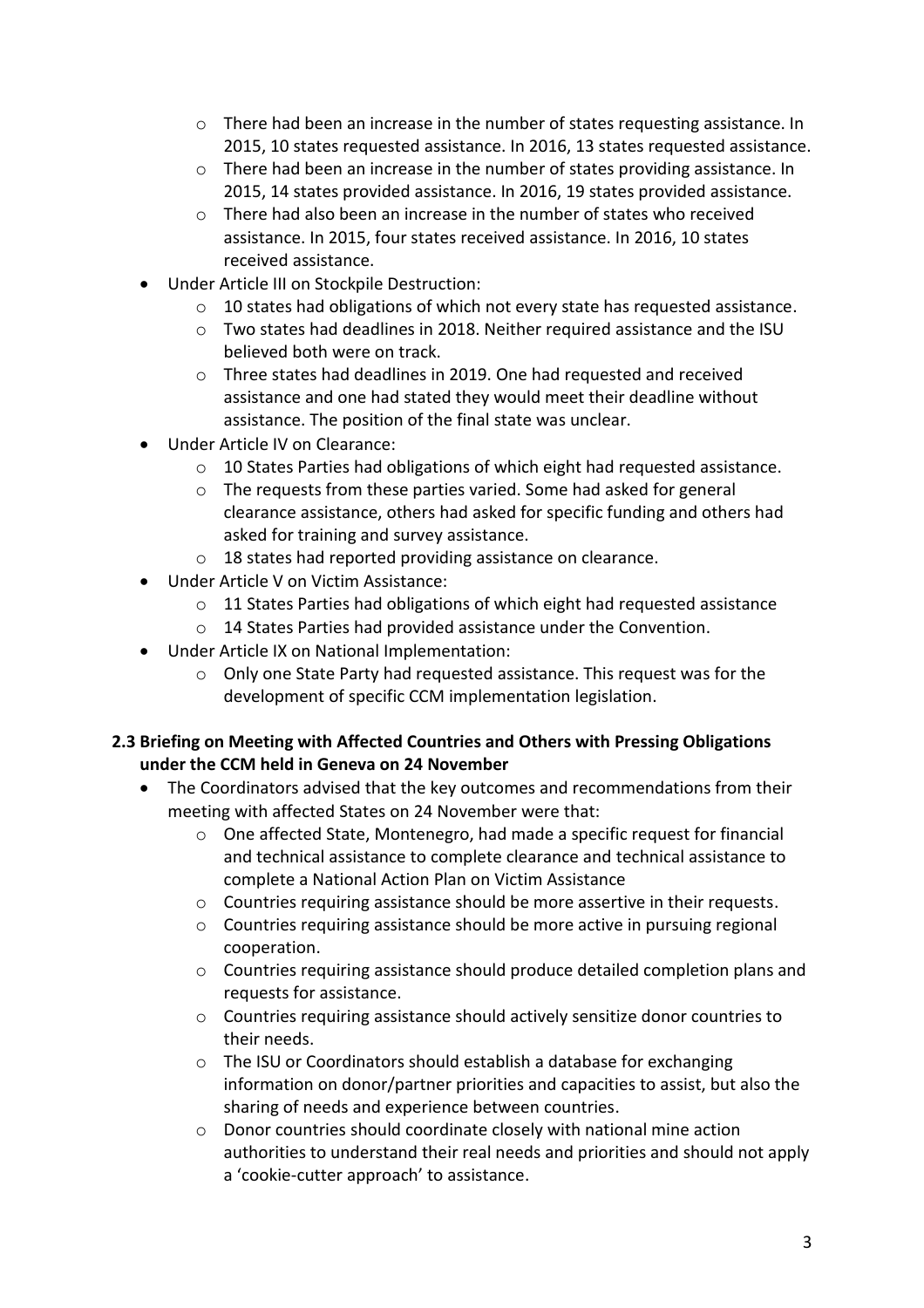- o Donor countries should consider long-term, multi-year partnerships to provide predictability in affected states.
- o Country coalitions should be pursued as a way to ensure effective national ownership.
- o Article VII reports provide the fundamental channel for communication between States Parties.

# **2.4 Exchange of Views on Current Priorities and Challenges relating to the Provision of Cooperation and Assistance**

- A donor state said:
	- $\circ$  There was a basic tension between the Convention's focus on the item (i.e the clearance of cluster munitions) and donors' focus on broader impacts (i.e the socio-economic benefit provided by clearance in general). This posed a significant challenge for donor states as they tended not to distinguish between landmines and cluster munitions in decision-making and reporting on assistance.
	- o There were three pillars in its assistance strategy:
		- **Ensure that other State Parties meet their obligations under the** Conventions
		- **Pursue sustainable development**
		- **Empower local authorities and capacity build on a local level**
	- o It faced a number of challenges in the provision of assistance. This included weak inter-agency coordination. It struggled to coordinate between government agencies who often had often had diverging interests.
	- o International donor coordination remained an issue. Existing mechanisms for donor coordination such as the Mine Action Support Group were not operating as effectively as they could be.
	- $\circ$  It would be helpful to know which countries had small obstacles to overcome to achieve completion of their obligations - these countries should be targeted first for assistance.
- The ISU provided detailed information on states with impending deadlines under the Convention.
- A donor state said:
	- o Generally, it did not have any problems obtaining information about assistance requests. There were already several mechanisms through which States Parties can get in touch (eg. the ISU, bilateral meetings, national development assistance offices abroad etc.).
	- $\circ$  The real issue was how to prioritise these requests it received more requests than it could respond to.
	- o The criteria it used to prioritize requests included:
		- Ensuring compliance with treaties it prioritised states which had more pressing obligations under Conventions
		- $\blacksquare$  Membership of treaties it used assistance to encourage universalisation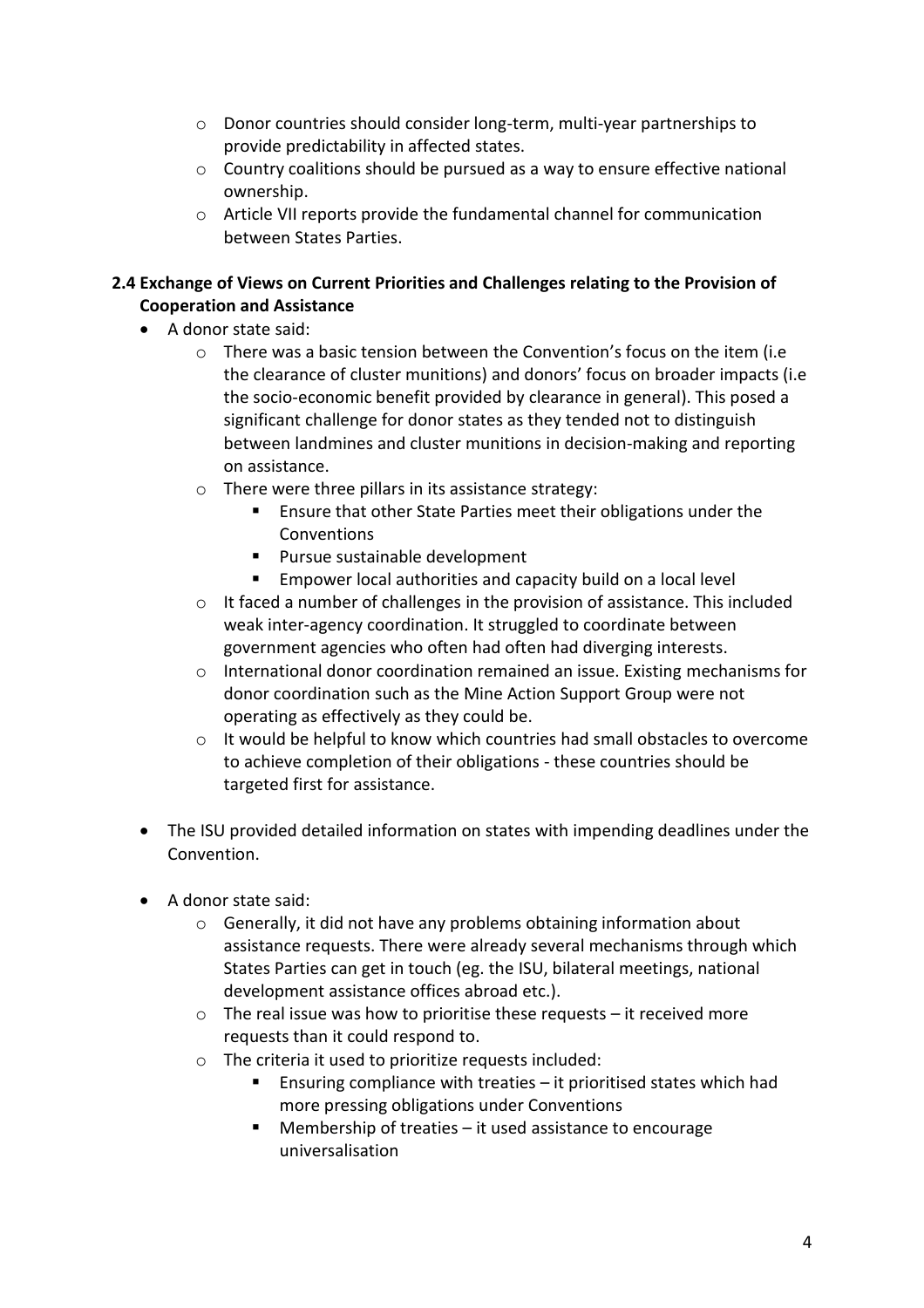- Wider political considerations (eg. historical ties, with a view to ensuring continuity to its presence)
- o It was important to find the right partner in the country. In the absence of local capacities, the presence in the country of international organizations is key to implement mine action projects.
- o Coordination was an important element, particularly at the local level, between donors, and with local authorities.
- $\circ$  It acknowledged multi-year funding was important but financial regulations prevented it from implementing these arrangements. Instead, it tried to maintain funding in the same country for a certain period of time.
- $\circ$  It was important to break down silos and promote mine action as a crosssectoral activity that impacted and empowered other development work and should thus receive greater funding.
- o It welcomed with interest an affected country's request for technical assistance in completing its National Action Plan on Victim Assistance.
- A donor state said:
	- o It was involved in mine action programmes in in 20 countries. Many of these programmes focused on cluster munitions.
	- o It provided assistance through three main organizations: the HALO Trust, MAG and NPA.
	- o It was focused on clearance and only provided small amounts of funding for victim assistance.
	- o It was considering the possibility of a Country Coalition with an affected country. This was subject to funding being approved for an operator. The problem in the affected country was small and it would be a good pilot for the Country Coalition concept. The donor state encouraged other states to join that coalition.
	- o It would host a seminar on clearance in January in support of another Country Coalition with another affected country and the creation of a regular donors forum. It would be helpful to have the attendance of donor countries at this seminar to promote further provision of assistance.
- A donor state said:
	- o It provided the bulk of its mine action funding through the EU.
	- o It faced challenges providing funding to mine action as government agencies considered mine action to be a defence matter.
	- o Returning cleared land to productive use was important and further international cooperation in support of this was needed.
- A donor state said:
	- o It shared the challenges mentioned previously regarding the tension between the Convention's focus on the object (i.e cluster munitions) and donors' focus on socio-economic impact.
	- o The Coordinators could provide guidance to affected states on donor countries' priorities, including on the need to highlight the development benefits of requested assistance in their applications.